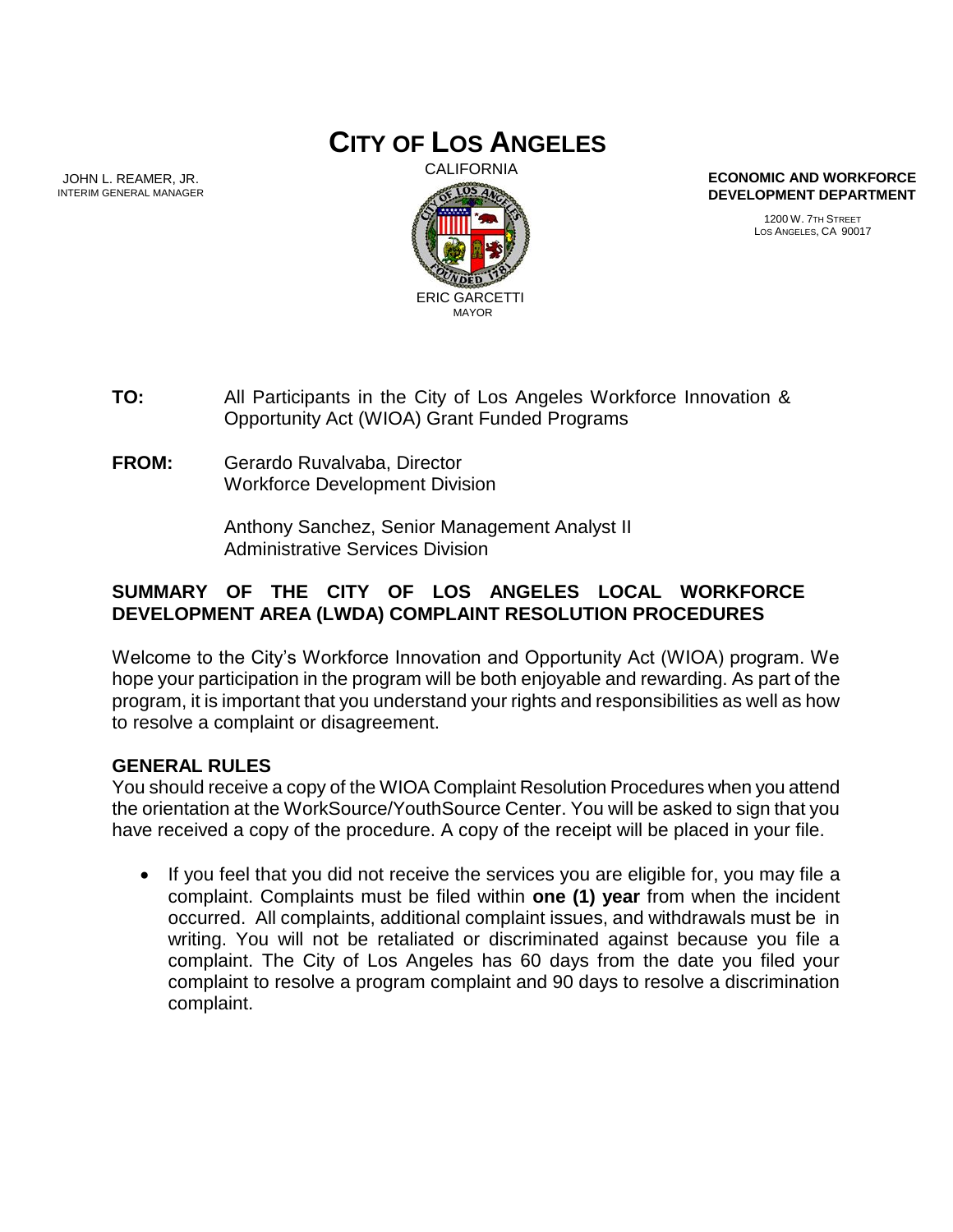- There are four types of complaints:
	- Complaints that allege a violation of Federal, State and City rules and regulations;
	- Complaints that allege discrimination because of race, color, religion, sex (including pregnancy, childbirth and related medical conditions, sex stereotyping, transgender status, and gender identity), national origin (including limited English Proficiency), age, disability, political affiliation or belief, retaliation and citizenship, or his or her participation in a WIOA Title I financially assisted program activity.
	- Complaints that allege that employees were laid off or fired in order to hire WIOA participants;
	- **Complaints that allege that the employer failed to follow health and safety** rules.

### **HOW DO I FILE A PROGRAM COMLPAINT?**

 You must first file your complaint with the WorkSource/YouthSource Center's EO Complaints Officer. If you need information about your agency's EO Complaints Officer, you may contact the City's EO Compliance Officer at the address and telephone number below.

> City of Los Angeles Economic & Workforce Development Department 1200 West 7th Street, 6th Floor Los Angeles, CA 90017 Attn: Richard Cheng, EO Compliance Officer

Telephone Number: (213) 744-9351 TTY Number: 711 FAX Number: (213) 744-7118 Email: [Richard.Cheng@LACity.Org](mailto:Richard.Cheng@LACity.Org)

- All WIOA complaints must be in writing and include the following:
	- □ Your full name, telephone number, and mailing address;
	- □ The agency's full name, telephone number, and mailing address;
	- □ The facts and dates describing the alleged violation; and
	- □ How you want the complaint to be resolved.

If you need help in filling out the complaint form, you should first contact the EO Complaints Officer at the WorkSource/YouthSource Center. You may also contact the City of Los Angeles Economic & Workforce Development EO Compliance Unit at (213) 744- 9351. The EO Compliance Unit will help you file a complaint, including assistance writing the complaint; provide copies of documents such as WIOA regulations, local rules, contracts, etc.; and provide information about relevant regulations and rules.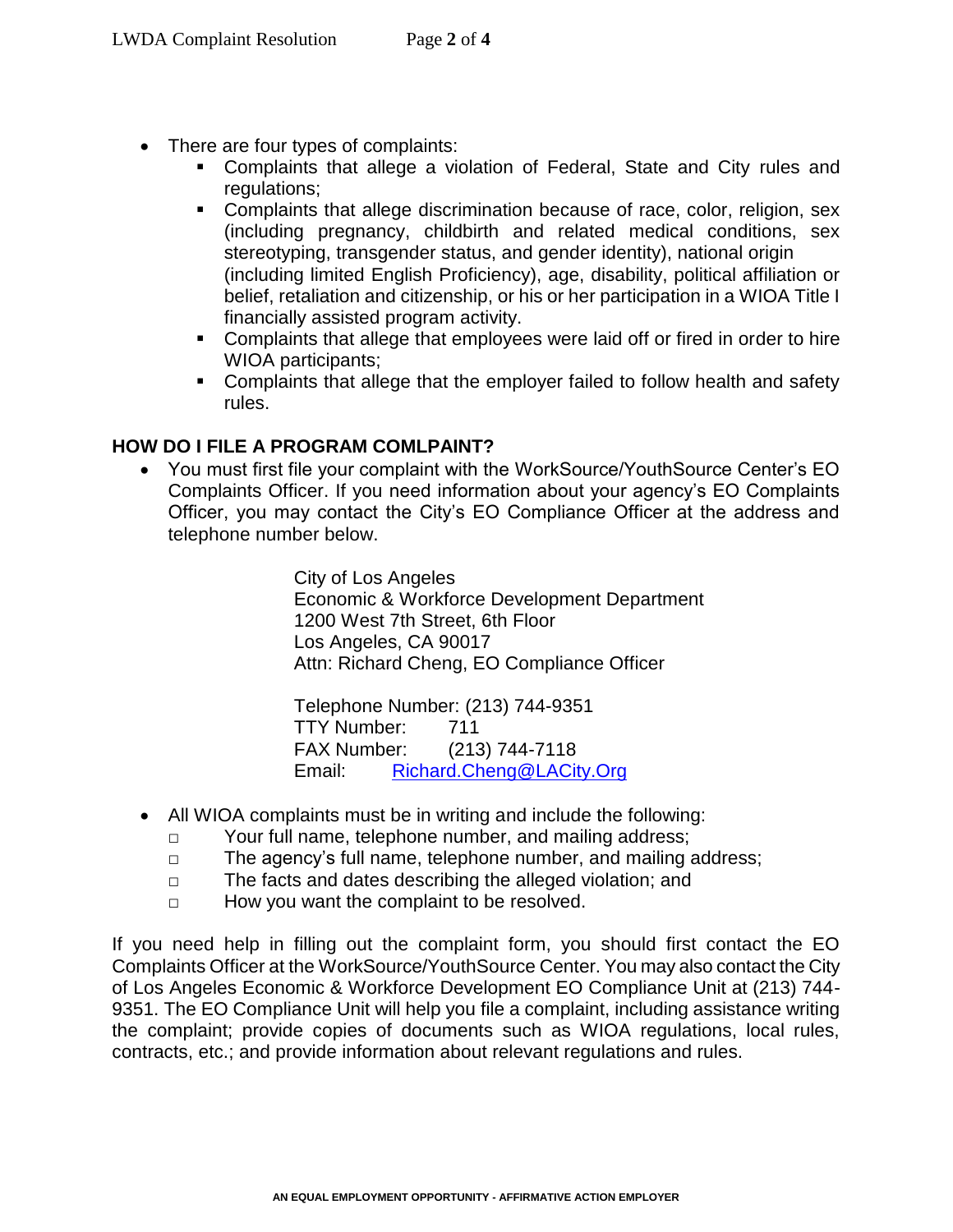You may seek representation or legal counsel at your own expense. Note: The EO Compliance Unit does not provide legal advice or represent either party to the complaint.

### **WHAT ARE THE STEPS AFTER I HAVE FILED MY COMPLAINT?**

- Once the WorkSource/YouthSource Center EO Complaints Officer receives your complaint, he/she will schedule an Informal Resolution Meeting. You, the EO Complaints Officer, and the representatives from the agency will attend the meeting.
- The purpose of the meeting is (a) to find out about your complaint issues; (b) to discuss the issue(s); and (c) to resolve your complaint.
- $\bullet$  If there is an agreement to resolve your complaint issue(s), a settlement agreement will be prepared. All the parties that attend the meeting will sign the settlement agreement. A copy of the settlement agreement will be mailed to the EO Compliance Unit, Economic & Workforce Development Department.
- If there is no agreement, then EO Complaints Officer must provide you with written notice of your right to request an administrative hearing before a hearing officer. The request for hearing should be mailed within three (3) days and sent to:

**City of Los Angeles Economic & Workforce Development Department 1200 West 7th Street, 6th Floor Los Angeles, CA 90017 Attn: Richard Cheng, EO Compliance Officer**

The request for hearing should include the following information:

- □ Your full name, telephone number, and mailing address;
- □ The name, address, and telephone number of the WorkSource/YouthSource Center
- □ A copy of the written decision issued by the WorkSource/YouthSource **Center**
- □ A statement of why you are requesting a hearing
- □ Your solution to the complaint
- A hearing will be held before an impartial Hearing Officer, and the Hearing Officer will file his/her advisory report with recommendations to the General Manager, Economic & Workforce Development Department.
- The General Manager of the Economic & Workforce Development Department will mail you the decision within the **60 calendar days or (90 days for discrimination complaints)** from when you file the complaint.

The written decision will contain the following information:

- $\Box$  The names of the parties involved;
- □ Complaint issues;